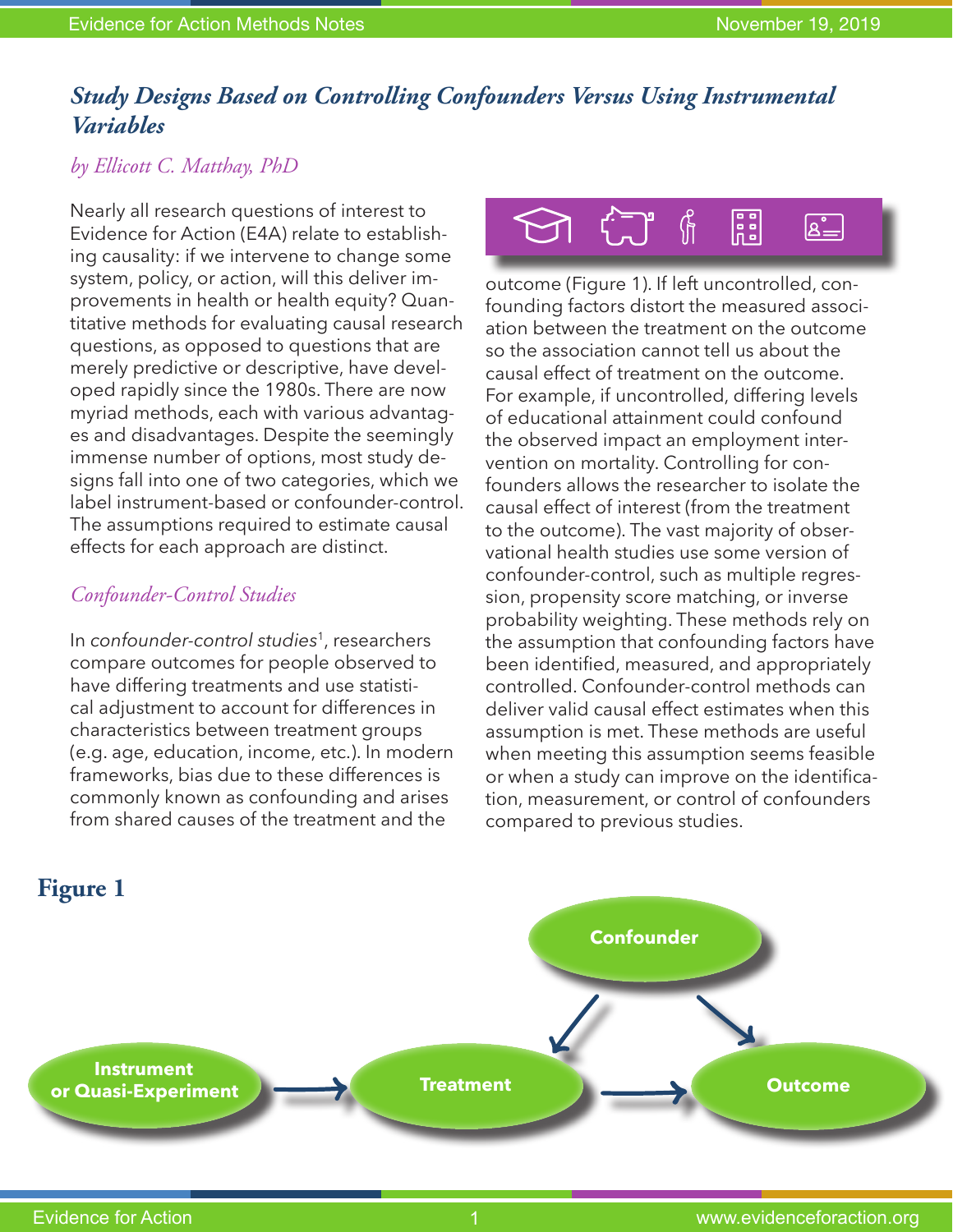#### *Instrument-Based Studies*

In contrast, in *instrument-based studies*2, researchers leverage an external or "exogenous" source of variation—often a change in a program, policy, or other accident of time and space—that influences treatment received but is not likely to be otherwise associated with the outcome or other confounders that could be related to the outcome. Many instrument-based study designs can be described as "quasi-experimental", although this term has been used inconsistently in prior research. Sources of instruments include wait lists (sometimes used to assign resources when there is not enough for all eligible individuals), arbitrary variation in the timing or eligibility criteria of new programs or policies, or geographic proximity to facilities or services (which affects the use or uptake of the services).

For example, arbitrary variation in the introduction of compulsory schooling laws (CSL) across states and time affected the number of years of schooling residents received. In order to evaluate the effect of years of schooling on mortality, researchers have argued that CSL introduction is an "exogenous variable" that influences years of schooling, but is otherwise unrelated to mortality or shared causes of mortality and schooling (confounders) (Figure 1)<sup>3-5</sup>. Thus, differences in CSL introduction



can be used to study differences in years of schooling, and in turn evaluate the effects of schooling on mortality, that are unrelated to and unbiased by confounders such as characteristics of the individual. If CSLs increase education but do not lead to differences in mortality, it implies that schooling does not affect mortality. If differences in CSLs predict large differences in mortality, it implies that schooling has large effects on mortality. Various statistical formulas use the magnitude of the association between CSL introduction and mortality to estimate the magnitude of the effect of schooling on mortality.

When studying health outcomes, the most commonly applied instrument-based approaches include regression discontinuity, instrumental variables, or differences-in-differences methods. All of these methods rely on two assumptions, intuitively: (1) there must be an exogenous factor which influences the treatment, and (2) this factor must have no other reason to be associated with the outcome except via its effect on the treatment. The major challenge in fielding an instrument-based study is identifying such an exogenous factor. In some situations, the exogenous variable only meets the assumptions within a small segment of the population or after accounting for other factors, such as long-term temporal trends. These types of caveats may be addressable with statistical adjustment. For example, residential proximity to a clinic may affect service uptake, but where people live also determines other exposures affecting health that must be controlled. Additionally, instrument-based approaches usually have less statistical power than confounder-control analysis of the same data and thus require larger sample sizes. These methods also only tell us about effects of exposure in the subset of people whose treatment was affected by the exogenous factor—for example, those whose treatment was strictly due to the policy